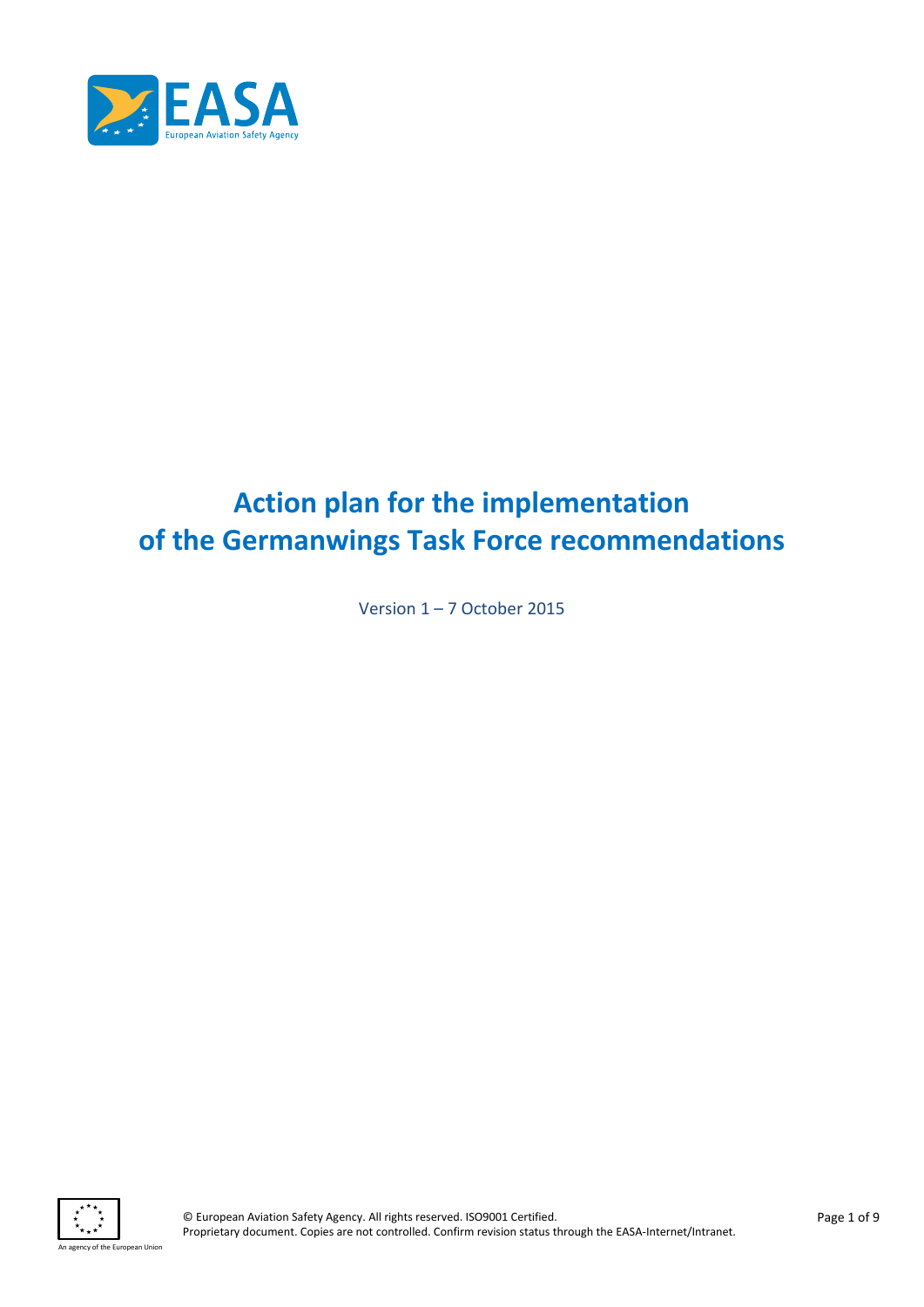

## **1 Executive summary**

The Germanwings tragedy reminded the international aviation community that the medical and psychological conditions of flight crews, if not detected, can lead to a catastrophic outcome. This demonstrates that the safety of passengers can never be taken for granted and that the regulators have the duty to quickly adapt to a variety of challenges in a constantly changing environment.

Shortly after the accident, the European Commissioner for Transport Ms Violeta Bulc requested a Task Force lead by the European Aviation Safety Agency (EASA) to make recommendations which would prevent such a disaster from happening again. The present document presents the action plan to implement the 6 recommendations proposed by the Germanwings Task Force in July 2015.

EASA intends to complement the use of existing regulatory materials with innovative solutions to timely implement the recommendations. Concrete actions will be launched in the areas of air operations, aircrew, Information Technology (IT) and data protection.

Before the end of 2015, an Aircrew Medical Fitness workshop will be organised to discuss the implementation of the recommendations. The workshop will gather European and world-wide stakeholders. Based on the results of the workshop, concept papers about the actions proposed to implement the recommendations will be drafted and subject to focused consultations among affected parties. EASA is considering to publish Operational Directives in the area of air operations and aircrew in the first quarter of 2016 to address specific safety issues in anticipation of regulatory actions. They will provide operators and national aviation authorities with valuable information about how to start implementing the recommendations in a proactive manner and mandate certain actions. Operational Directives are a new tool which may be used for the first time on this occasion. Finally, regulatory material such as new acceptable means of compliance (AMC) and guidance material (GM) to existing regulations will be developed as needed before the end of 2016.

EASA's mission is to make air travel safe for European Union citizens in Europe and worldwide. With this action plan we are fully committed to fulfil this mission.

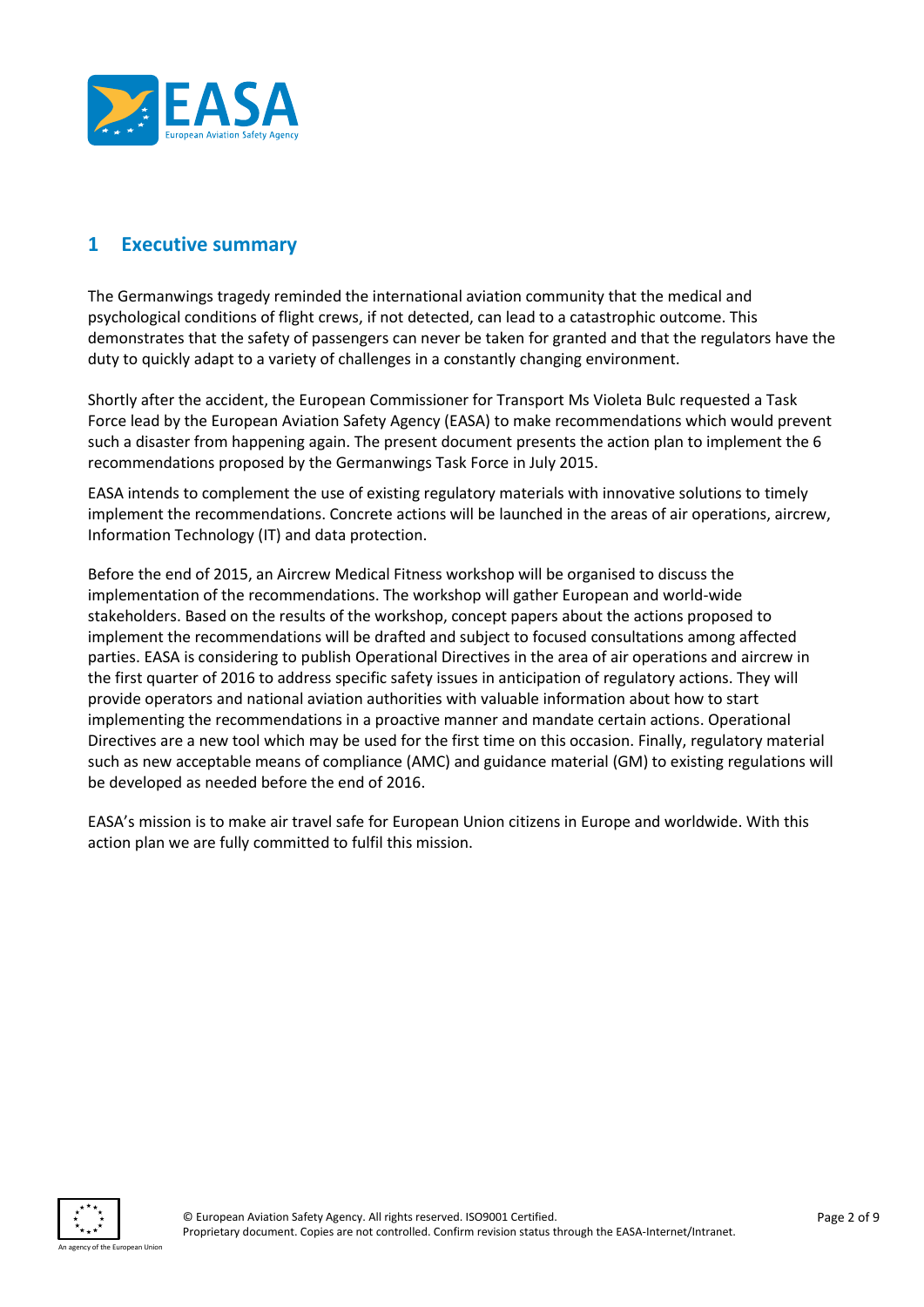

# **2 Recommendations from the EASA Germanwings Task Force**

The Task Force delivered in July 2015 the following 6 recommendations:

- 1. The Task Force recommends that the **2-persons-in-the-cockpit recommendation** is maintained. Its benefits should be evaluated after one year. Operators should introduce appropriate supplemental measures including training for crew to ensure any associated risks are mitigated.
- 2. The Task Force recommends that all airline pilots should undergo **psychological evaluation** as part of training or before entering service. The airline shall verify that a satisfactory evaluation has been carried out. The psychological part of the initial and recurrent aeromedical assessment and the related training for aero-medical examiners should be strengthened. EASA will prepare guidance material for this purpose.
- 3. The Task Force recommends to mandate **drugs and alcohol testing** as part of a random programme of testing by the operator and at least in the following cases: initial Class 1 medical assessment or when employed by an airline, post-incident/accident, with due cause, and as part of follow-up after a positive test result.
- 4. The Task Force recommends the establishment of robust oversight programme over the **performance of aero-medical examiners** including the practical application of their knowledge. In addition, national authorities should strengthen the psychological and communication aspects of aero-medical examiners training and practice. Networks of aero-medical examiners should be created to foster peer support.
- 5. The Task Force recommends that national regulations ensure that an **appropriate balance is found between patient confidentiality and the protection of public safety**.

The Task Force recommends the creation of a **European aeromedical data repository** as a first step to facilitate the sharing of aeromedical information and tackle the issue of pilot non-declaration. EASA will lead the project to deliver the necessary software tool.

6. The Task Force recommends the implementation of **pilot support and reporting** systems, linked to the employer Safety Management System within the framework of a non-punitive work environment and without compromising Just Culture principles. Requirements should be adapted to different organisation sizes and maturity levels, and provide provisions that take into account the range of work arrangements and contract types.

As part of the next steps, EASA was tasked to produce an action plan for the implementation of the recommendations.

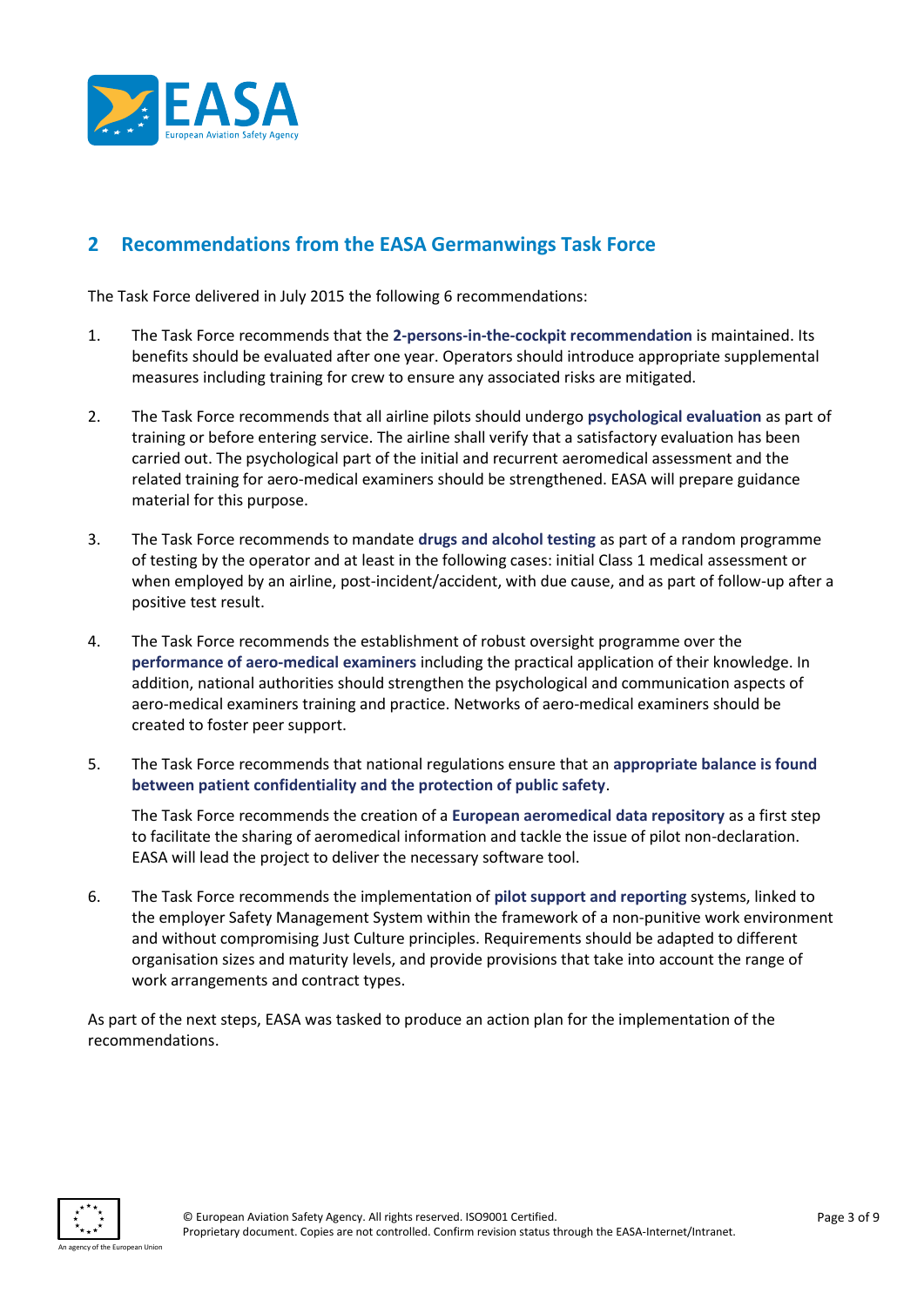

# **3 Implementation approach and timeline**

The implementation plan will be articulated around 4 work packages: air operations, aircrew, IT and personal data, tackling the different elements of the 6 recommendations as shown in the graphic below.



## **Recommendations**

EASA will implement the first three work packages (air operations, aircrew and IT). The action related to data protection goes beyond EASA's competencies, since it relates to national regulations ensuring balance between patient confidentiality and the protection of public safety. It could be associated to the Commission proposal for General Data Protection Regulation. EASA proposes in this action plan measures to support the implementation of this recommendation, which is left to the discretion of the Commission.

EASA intends to complement the use of existing materials and processes with innovative elements aiming at greater acceptance and quicker implementation of the proposed measures. Both regulatory and nonregulatory actions are proposed. Regulatory actions will be preceded by any necessary impact assessment and take due account of input from affected parties. A global Aircrew Medical Fitness workshop will take place. Focused consultations on the concept papers resulting from the workshop will be launched before the end of 2015. The option of issuing Operational Directives in the first quarter of 2016 is being considered to address specific safety issues in anticipation of regulatory actions, as explained in chapter 4.

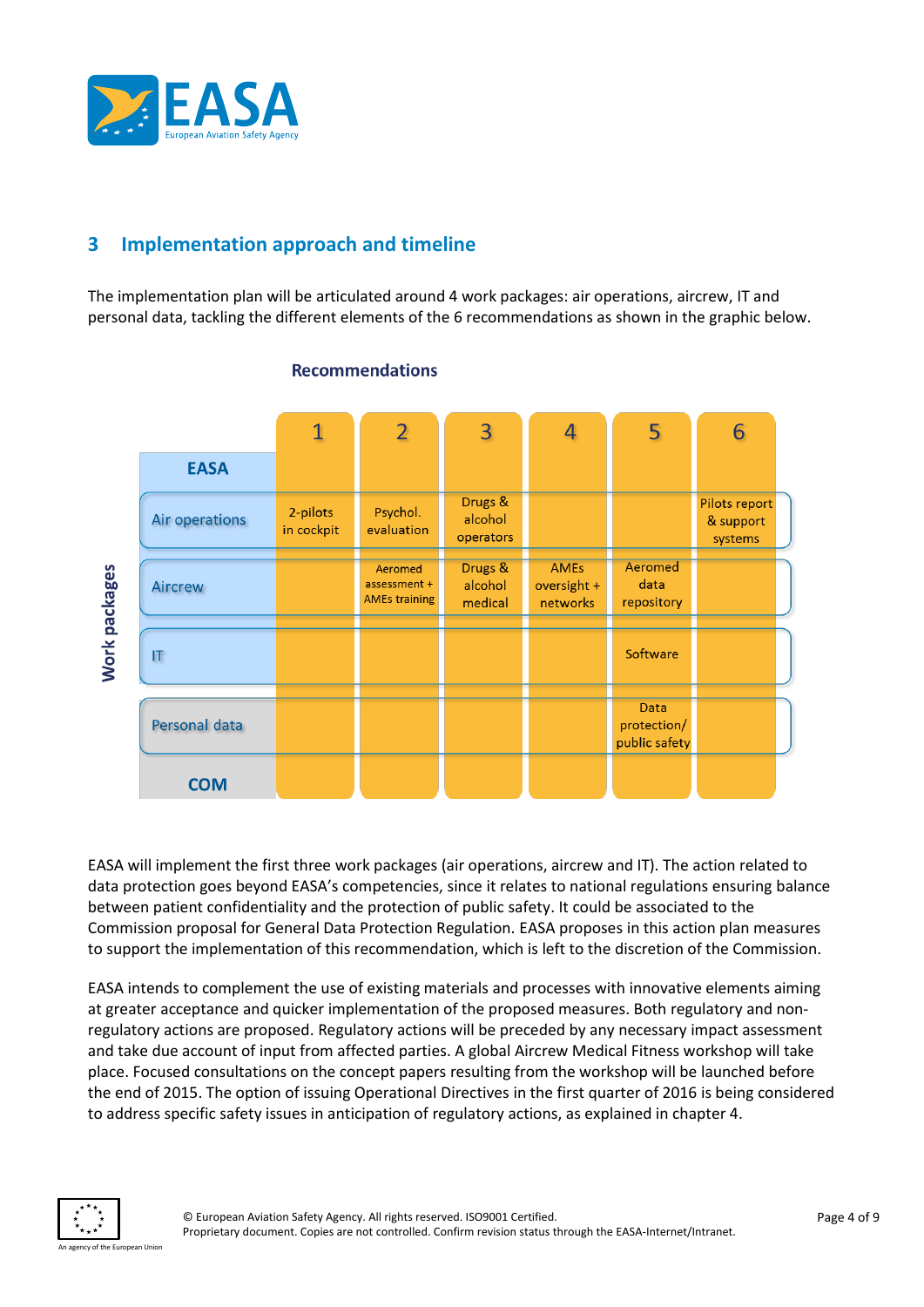

The implementation of all actions is planned to be finished by the end of 2016 as shown in the graphic below. The specific timing for the different actions is explained in detail in chapter 4.



The main assumptions for the timeline are that, based on a first assessment, the current requirements do not need to be amended and only applicable means of compliance (AMCs) and guidance material (GM) is needed. Also that all rulemaking tasks are part of fast-track processes.

If impact assessments result in regulatory proposals for changes in the current implementing rules, the action plan will be delayed by 3 to 6 months depending on progress in the EASA committee.

The implementation plan may need modification based on the conclusions of the ongoing investigations related to the Germanwings 9525 accident.

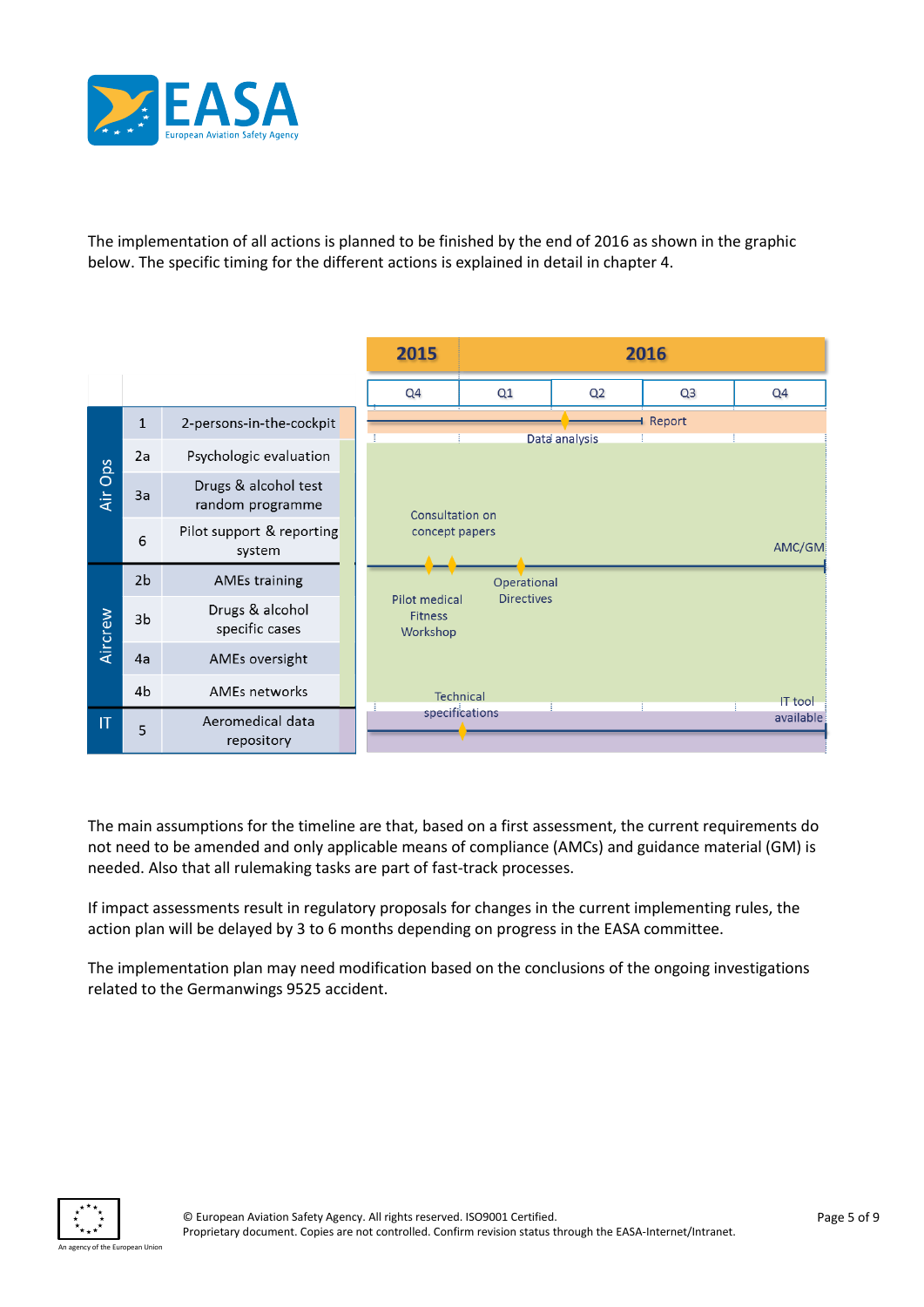

## **4 Work packages**

#### **1. Air operations**

**Recommendation 1**: The Task Force recommends that the **2-persons-in-the-cockpit recommendation** is maintained. Its benefits should be evaluated after one year. Operators should introduce appropriate supplemental measures including training for crew to ensure any associated risks are mitigated.

To implement this recommendation, EASA will collect and analyse data about the implementation of the Safety Information Bulletin (SIB) in March and April 2016 through a specific questionnaire. A report will then be issued in June 2016 including a decision about the way forward. Depending on the outcome, acceptable means of compliance (AMC) or guidance material (GM) may be developed and/or the Safety Information Bulletin (SIB) modified.

A common approach will be taken to implement the rest of recommendations in the air operations work package: 2a (pilots psychological evaluation), 3a (drugs and alcohol testing – random programme) and 6 (pilot support and reporting systems).

**Recommendation 2(a):** The Task Force recommends that all airline pilots should undergo **psychological evaluation** as part of training or before entering service. The airline shall verify that a satisfactory evaluation has been carried out.

**Recommendation 3(a):** The Task Force recommends to mandate **drugs and alcohol testing** as part of a random programme of testing by the operator and at least in the following cases: when employed by an airline, post-incident/accident, with due cause, and as part of follow-up after a positive test result

**Recommendation 6:** The Task Force recommends the implementation of **pilot support and reporting** systems, linked to the employer Safety Management System within the framework of a non-punitive work environment and without compromising Just Culture principles. Requirements should be adapted to different organisation sizes and maturity levels, and provide provisions that take into account the range of work arrangements and contract types.

Firstly, a global Aircrew Medical Fitness workshop will be organised to discuss the implementation of the recommendations. The workshop will take place before the end of 2015, grouping a large audience of European and worldwide stakeholders. Representatives from at least the following organisations will be invited: IATA (International Air Transport Association), IFALPA (International Federation of Airline Pilots Association), ECA (European Cockpit Association), EFT (European Transport Workers' Federation), IACA (International Air Carrier Association), ELFAA (European Low Fares Airline Association), NAAs (National Aviation Authorities), ECAST (European Commercial Aviation Safety Team), aero-medical examiners, medical experts providing training and aero-medical assessors, ESAM (European Society of Aerospace Medicine), Pompidou Group from the Council of Europe (Co-operation Group to Combat Drug Abuse and

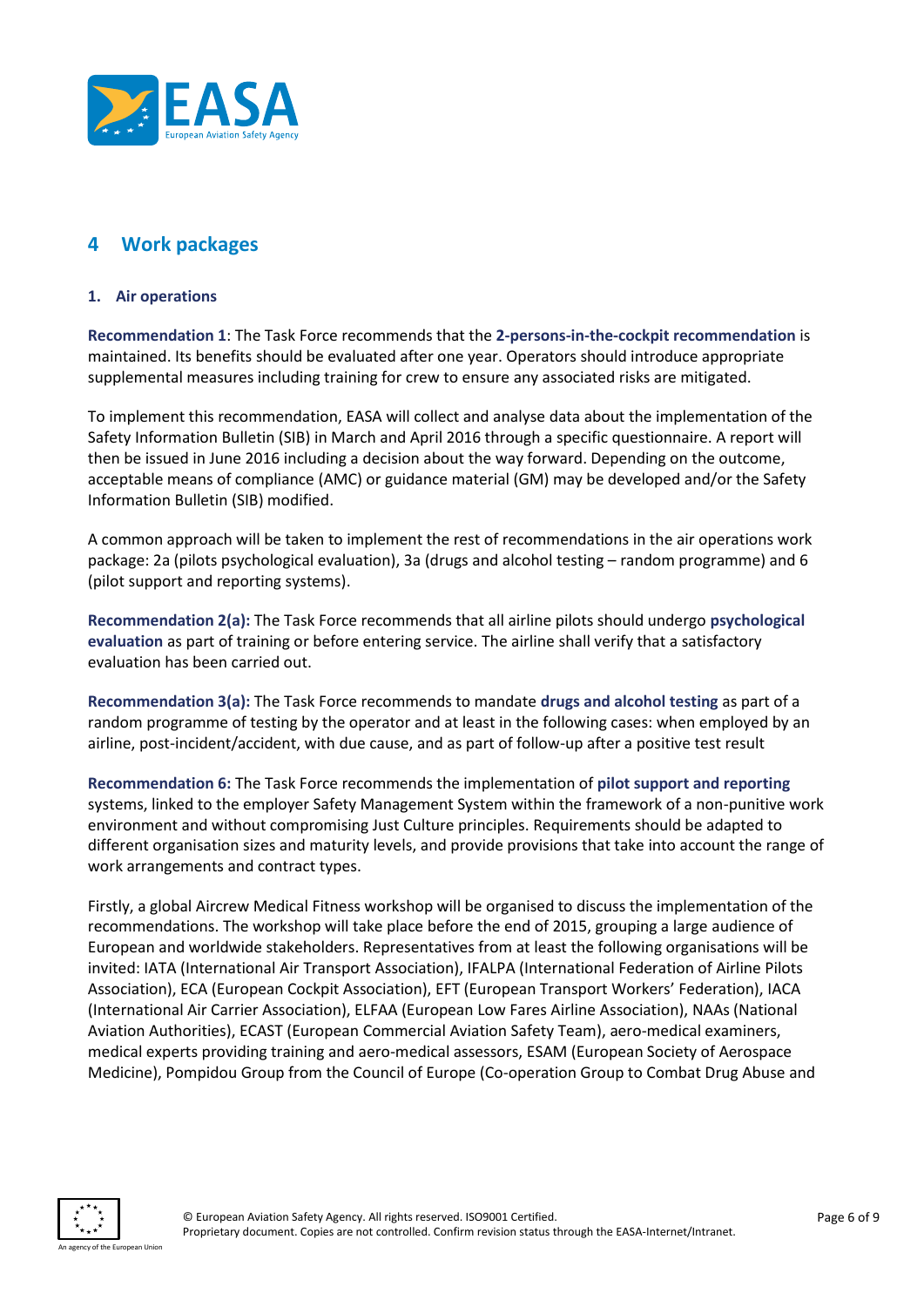

Illicit Trafficking in Drugs<sup>1</sup>), European Workplace Drug Testing Society, FAA (Federal Aviation Administration), CAA Australia.

Following the workshop, a concept paper will be developed describing the proposed directions and means for the implementation. This paper will be subject to a focused consultation with affected parties. IATA (International Air Transport Association), ETF (European Transport Workers' Federation for cabin crew), IACA (International Air Carrier Association), ELFAA (European Low Fares Airline Association), ECA (European Cockpit Association) and National Aviation Authorities will be consulted.

Thirdly, EASA is considering to publish Operational Directives in the first quarter of 2016, taking into account the feedback received during the focused consultation. Operational directives are a new tool which will be used for the first time on this occasion. These will cover the main elements ahead of the finalisation of the rulemaking tasks and will provide the operators and the National Aviation Authorities (NAAs) valuable information about how to start implementing the recommendations in a proactive manner.

In the area of drugs and alcohol testing the approach will be to develop measures consistent with EASA opinion 03-2014 for ATM on "problematic use of psychoactive substances", currently in discussion within the Commission and on which voting is expected in the coming weeks.

For the implementation of pilot support and reporting systems (recommendation 6), an ECAST paper is proposed in addition to AMC (acceptable means of compliance) or GM (guidance material). Just culture cannot be mandated and needs to be promoted. The ECAST paper is a flexible instrument, it is expected to be well perceived by the aviation community and provides an intermediate step towards the AMC or GM. The paper would provide guidance on the basis of existing best practices of airlines having already implemented support groups. The ECAST working group tasked to produce this paper will be set up during the next ECAST meeting on 25 November 2015, targeting the publication of the paper by March 2016.

## **2. Aircrew**

**Recommendation 2(b):** The psychological part of the initial and recurrent aeromedical assessment and the related training for aero-medical examiners should be strengthened. EASA will prepare guidance material for this purpose.

**Recommendation 3(b):** The Task Force recommends to mandate **drugs and alcohol testing** in the initial Class 1 medical assessment.

**Recommendation 4: (a)** The Task Force recommends the establishment of robust oversight programme over the **performance of aero-medical examiners** including the practical application of their knowledge. **(b)** In addition, national authorities should strengthen the psychological and communication aspects of aero-medical examiners training and practice. Networks of aero-medical examiners should be created to foster peer support.

 $1$  "Prevention of alcohol and drug use in the workplace: From a declaration of intent to the implementation of a policy: users' guide to the Reference Framework, good practices, research



**.**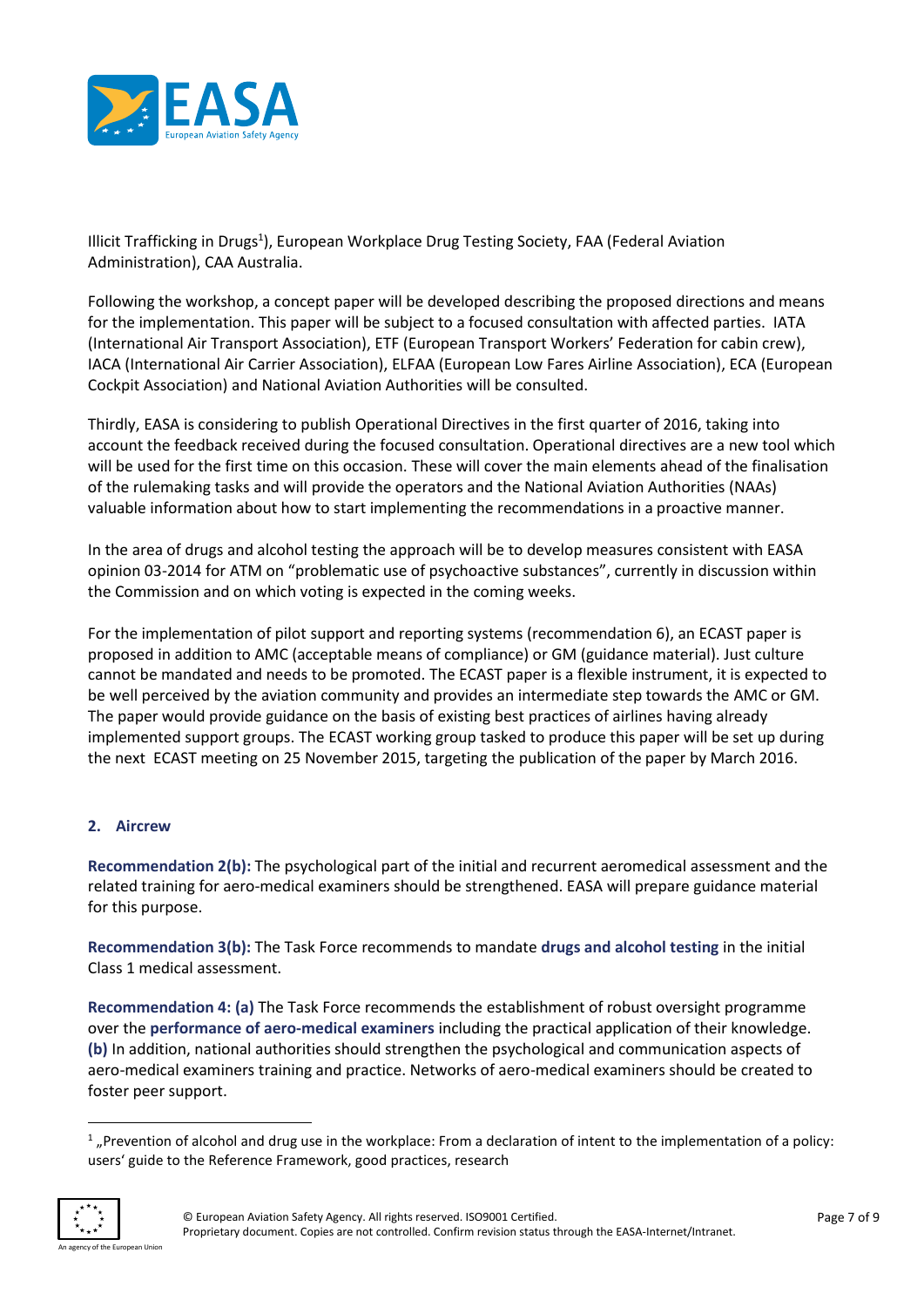

For recommendations 2b, 3b and 4, the same approach will be taken as for recommendations 2a, 3a and 6: a broad discussion will be triggered during the Aircrew Medical Fitness workshop, a concept paper based on the results will be circulated for focused consultation with affected parties, the publication of Operational Directives will be considered and finally acceptable means of compliance or guidance material will be drafted as needed.

The specific consultation organised for aircrew related items (recommendations 2b, 3b and 4) will include aero-medical examiners and experts from the national aviation authorities. For recommendation 2b (the psychological part of the initial and recurrent aeromedical assessment and the related training for aeromedical examiners should be strengthened), the consultation will try to clarify the consequences on existing Class 1 pilots and assess if a light regulatory impact assessment is needed.

#### **3. Information technology (IT)**

**Recommendation 5(b):** The Task Force recommends the creation of a **European aeromedical data repository** as a first step to facilitate the sharing of aeromedical information and tackle the issue of pilot non-declaration. EASA will lead the project to deliver the necessary software tool.

The introduction of pan European medical certification has given pilots freedom to apply to an aeromedical examiner certified by any EASA State. A system to share aeromedical information in an efficient manner whilst respecting the necessary data protection, is important to minimise the risk of nondeclaration introduced by this freedom.

To implement this recommendation, EASA will draft the technical specifications for the development of the data repository by the end of 2015. The development of the tool is part of the IT work package. The main risk identified related to this project is the different approach to personal data protection among the Member States.

The development of the software for the European aeromedical data repository will be managed according to specifications drafted by the Agency, in cooperation with external experts if needed. The target is to deploy the system by December 2016, including the production of a user guide.

#### **4. Data protection**

**Recommendation 5(a):** The Task Force recommends that national regulations ensure that an **appropriate balance is found between patient confidentiality and the protection of public safety**.

The balance between patient confidentiality and the protection of public safety that national regulations should ensure could be associated to the Commission proposal to the Parliament and the Council (COM(2012)0011) on the protection of individuals with regard to the processing of personal data and on the free movement of such data (General Data Protection Regulation). This implementation plan does not cover this part of recommendation 5, which is left to the discretion of the Commission.